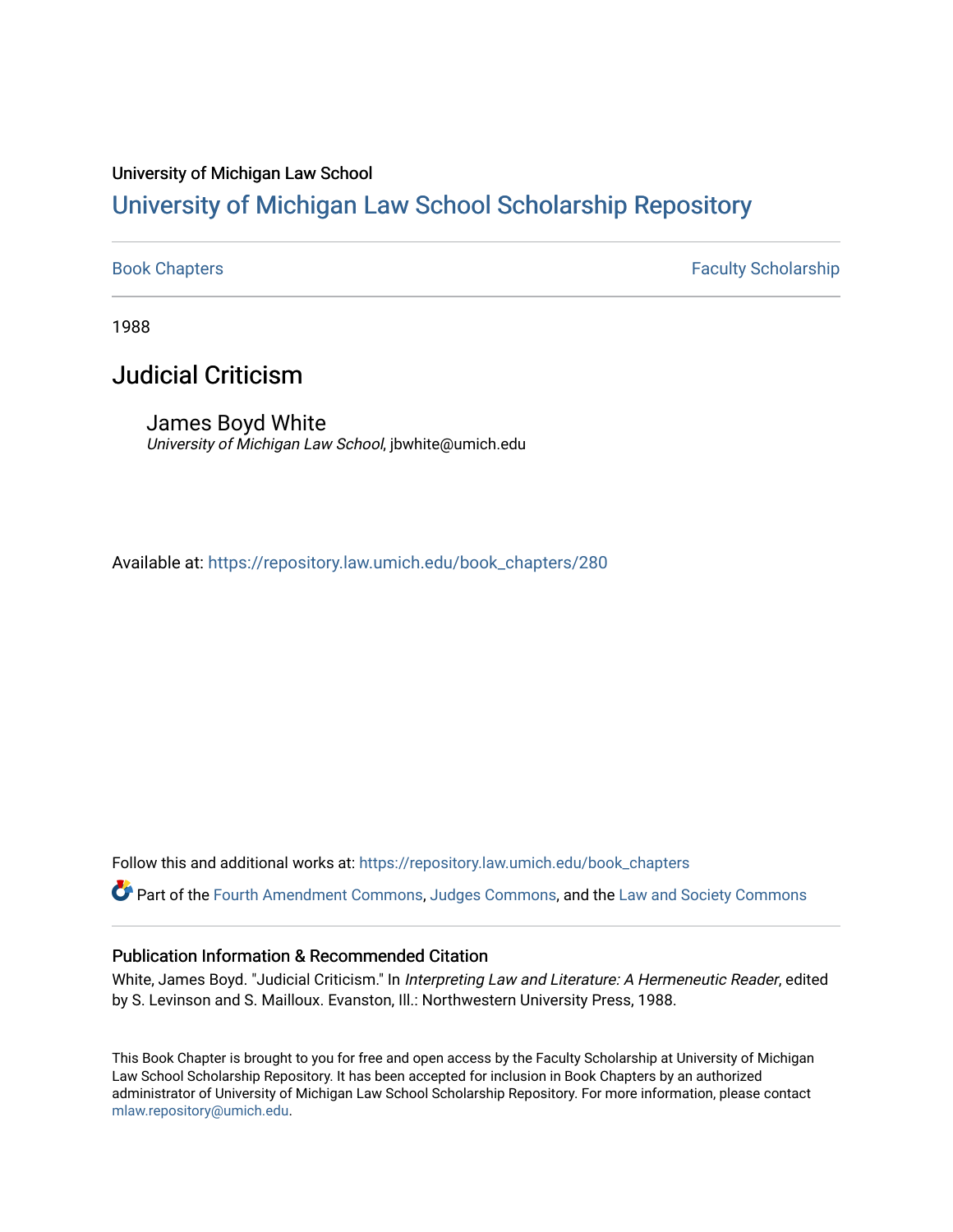# **Jnterpreting**  Law and **Literature**

**A Hermeneutic Reader** 

Edited by Sanford Levinson and Steven Mailloux

Northwestern University Press Evanston, IL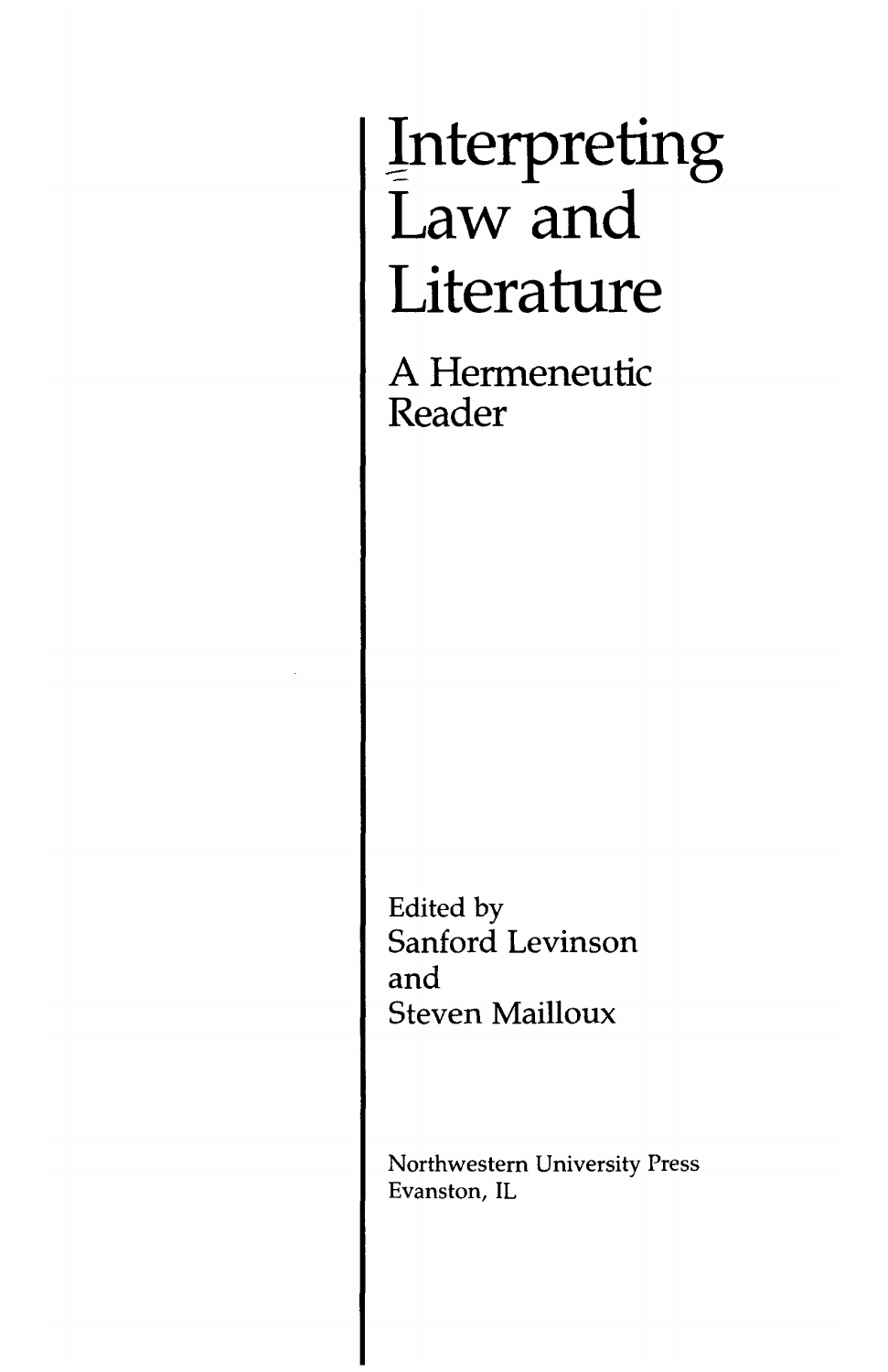# **Judicial Criticism**

## James Boyd White

Today I shall talk about the criticism of judicial opinions, especially of constitutional opinions. This may at first seem to have rather little to do with our larger topic, "The Constitution and Human Values," but I hope that by the end I will be seen to be talking about that subject too. In fact I hope to show that in what I call our "criticism," our "values" are defined and made actual in most important ways.

I will begin with a double quotation. I recently heard my friend and colleague Alton Becker, who writes about language and culture, begin a lecture by saying that one universal aspect of cultural life is the keeping alive of old texts, a reiteration of what was said before in a new context where it can have a life that is at once old and new. (The Javanese even have a name for it.) The text that Becker chose to keep alive in his lecture was a remark made by John Dewey when, toward the end of his long life, he was asked what he had learned from it all. He said, "I have learned that democracy begins in conversation." In this lecture I will try, by locating it in a new context, to give that same sentence a continued life.

The process of giving life to old texts by placing them in new ways and in new relations is of course familiar to us as lawyers. It is how the law lives and grows and transforms itself, for the law is nothing if it is not a way of paying attention and respect to what is outside of ourselves: to texts made by others in the past, which we regard as authoritative, and to texts made in the present by our fellow citizens, to which we listen. We try to place texts of both sorts in patterns, of what has been and what will be, and these patterns are themselves compositions. The law is at its heart an interpretive and compositional, and in this sense a radically literary, activity.

Such at least is my view: for others the law is policy, nothing but policy, and the only question what results we prefer; or power, nothing but power, and the only question who has it; or perhaps it is morality, and the only question what is "right" or "wrong." So in these remarks I will be making a claim for the character of law itself, as a way of reading, composing, and criticizing authoritative texts, and in so doing, as a way of constituting, through conversation, a community and a culture of a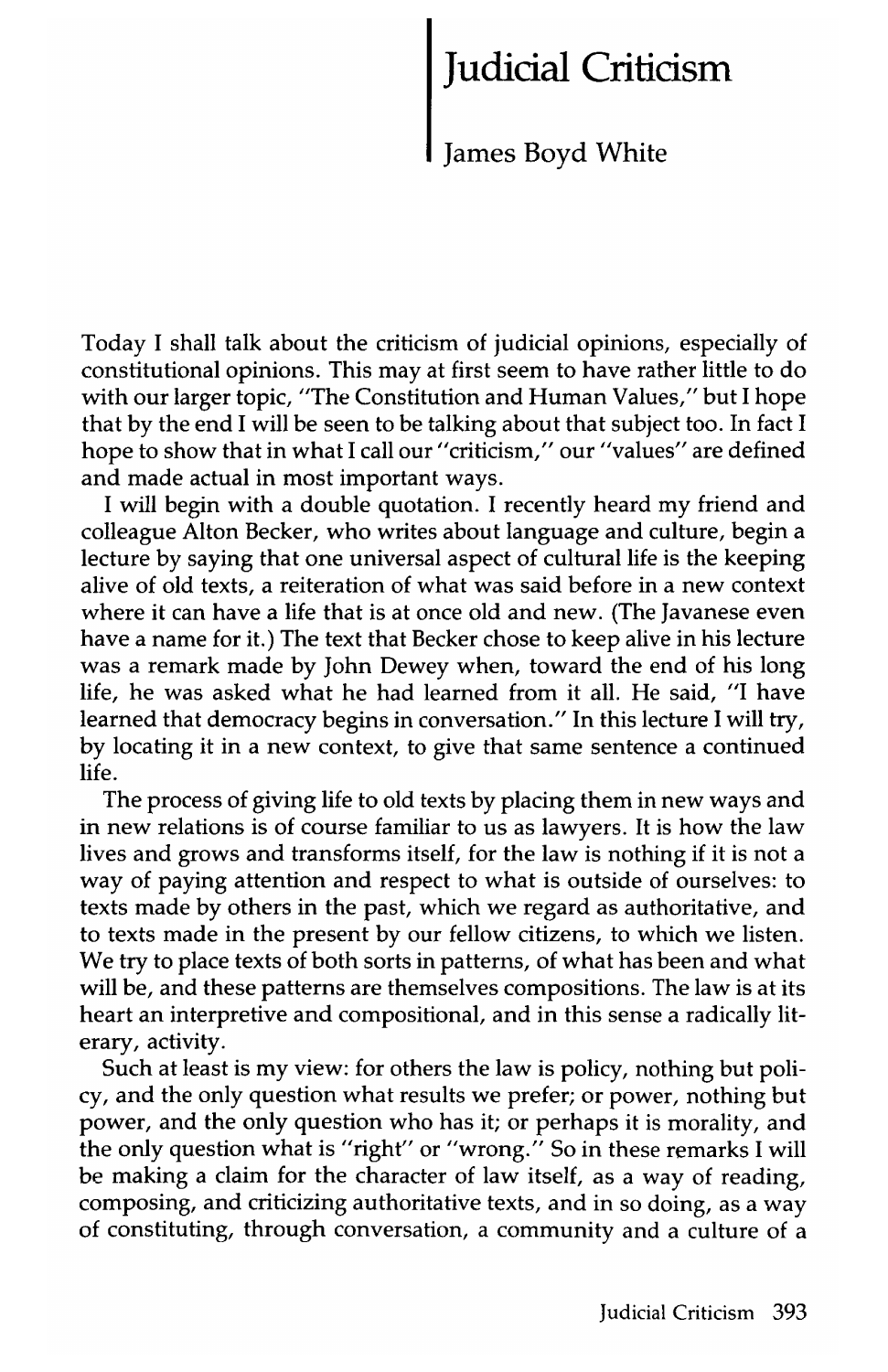certain kind. In doing this I will try to give two other texts renewed life too, namely the opinions of Chief Justice Taft and Justice Brandeis in the famous case of *Olmstead* v. *United States. <sup>1</sup>*

Much of my previous work has been devoted to trying to work out a method of criticism, or what I call a way of reading, that can afford the grounds upon which we can engage with legal and literary texts alike. This is the object especially of my book *When Words Lose Their Meaning,2*  in which I elaborate a way of reading that focuses attention (a) upon the state of the language and culture that a particular writer inherits and must use; (b) upon the ways in which that language is reconstituted, for good or ill, in his or her use of it; and (c) upon the social, ethical, and political relations that the text establishes both with its reader and with others. The first stage of the criticism is cultural; the second is literary; and the third ethical and political. A full essay in judicial criticism would address all of these questions, but today I shall direct your attention especially to this last aspect, that is, to the way a judge constitutes a social and political world in his writing: to the way his opinion constitutes him as a mind and as a judge, his colleagues as a court, and his readers as lawyers, citizens, or other kinds of legal and nonlegal actors.

In every opinion a court not only resolves a particular dispute one way or another, but validates or authorizes one kind of reasoning, one kind of response to argument, one way of looking at the world and at its own authority, or another. Whether the process is conscious or not, the judge seeks to persuade the reader not only of the rightness of the result reached and the propriety of the analysis used, but of his or her understanding of what the judge, the law, the lawyer, and the citizen are and should be-in short, of his or her conception of the kind of conversation that does and should constitute us. In rhetorical terms, the court gives itself an ethos, or character, and does the same both for the parties to a case and for the larger audience it addresses-the lawyers, the public, and the other agencies in government. It creates by performance its own character and role and establishes a community with others. This is, I believe, the most important part of the meaning of what a court does: what it actually becomes, independently and in relation to others. It is here that we can find its values most fully defined and realized.

The life of the law is in large part a life of response to these judicial texts. They invite some kinds of response and preclude others; as we deal with these invitations, both as individuals and as a community, we define our own characters, our minds and values, not by abstract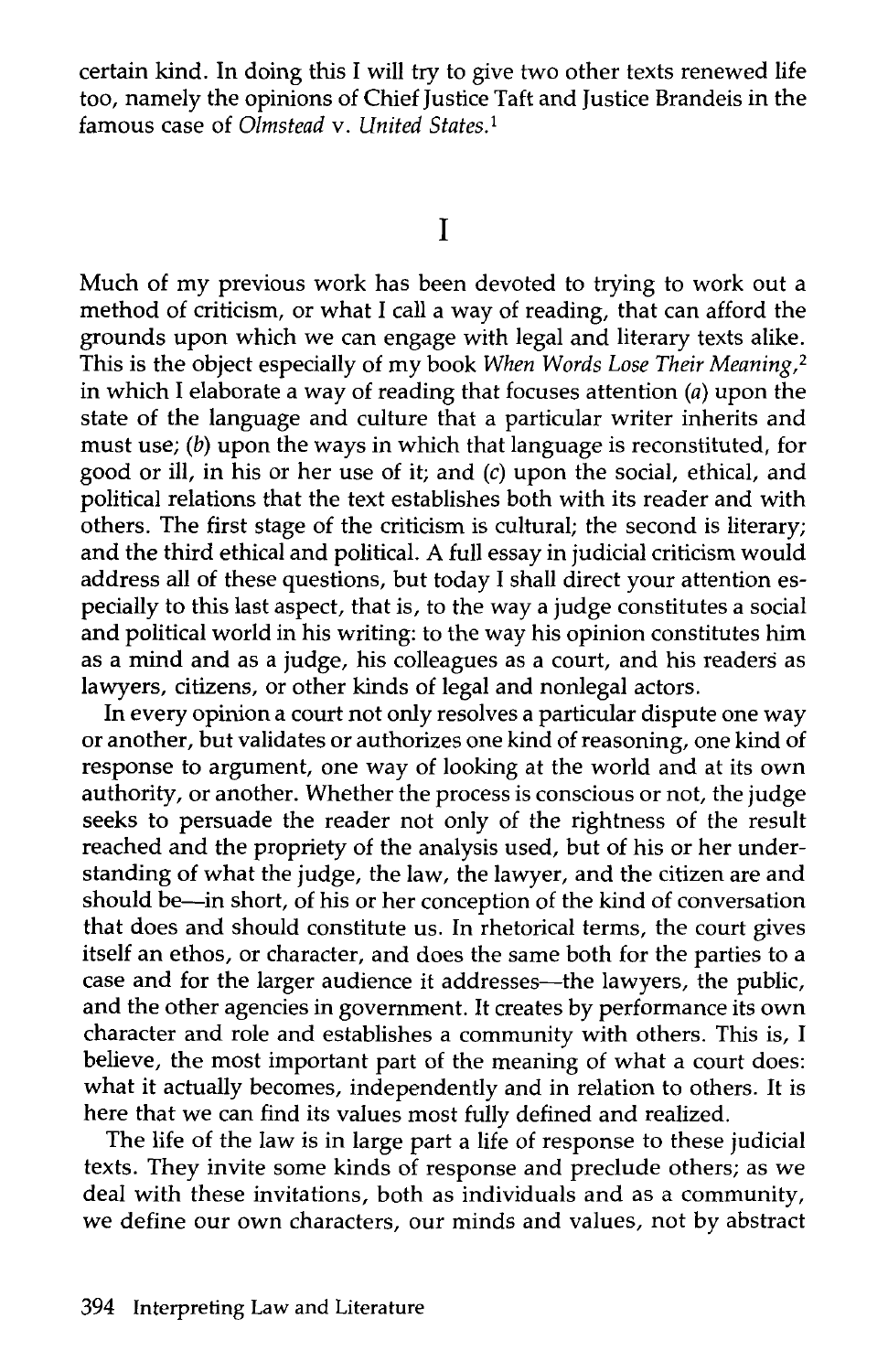elaboration but in performance and action. The life and meaning of an opinion, or a set of opinions, lie in the activities it invites or makes possible for judges, for lawyers, and for citizens; in the way it seeks to constitute the citizen, the lawyer, and the judge, and the relations among them; and in the kind of discoursing or conversational community it helps to create.

When we turn to judicial opinion, then, we can ask not only how we evaluate its "result" but, more importantly, how and what it makes that result mean, not only for the parties in that case, and for the contemporary public, but for the future: for each case is an invitation to lawyers and judges to talk one way rather than another, to constitute themselves in language one way rather than another, to give one kind of meaning rather than another to what they do, and this invitation can itself be analyzed and judged. Is this an invitation to a conversation in which democracy begins (or flourishes)? Or to one in which it ends?

## II

I tum now to the famous case of *Olmstead* v. *United States,* to ask of each of the two primary opinions how it constitutes the conversation that defines us. How does it define the Constitution it is interpreting; the process of constitutional interpretation in which it is engaged; the meaning of the Fourth Amendment; the place and character of the individual citizen in our country, and that of the judge, the law, and the lawyer? What conversation does it establish, with what relation to "democracy"? What community does it call into being, constituted by what practices and enacting what values?

To start with the facts of the case: federal officials, with some state police assistance, systematically tapped the telephone wires of persons they suspected to be involved in a large-scale bootlegging operation. They did so without probable cause or a warrant, and in violation of state laws that made wiretapping a crime. Upon the basis of evidence obtained as a result of this activity, the defendant was convicted of a federal offense and appealed. The question is whether the wiretapping violated the defendant's Fourth Amendment rights, for if it did, the government concedes that the exclusionary rule applies to prohibit the admission of that evidence.<sup>3</sup>

It is important to emphasize that the question is not whether the intrusion was justified-by reason of the degree of probable cause, by the presence of a judicial warrant, or on some other ground--but whether or not what the officers did counts as an intrusion to which the Constitution speaks at all. If it does not, then the police may tap the wires not only of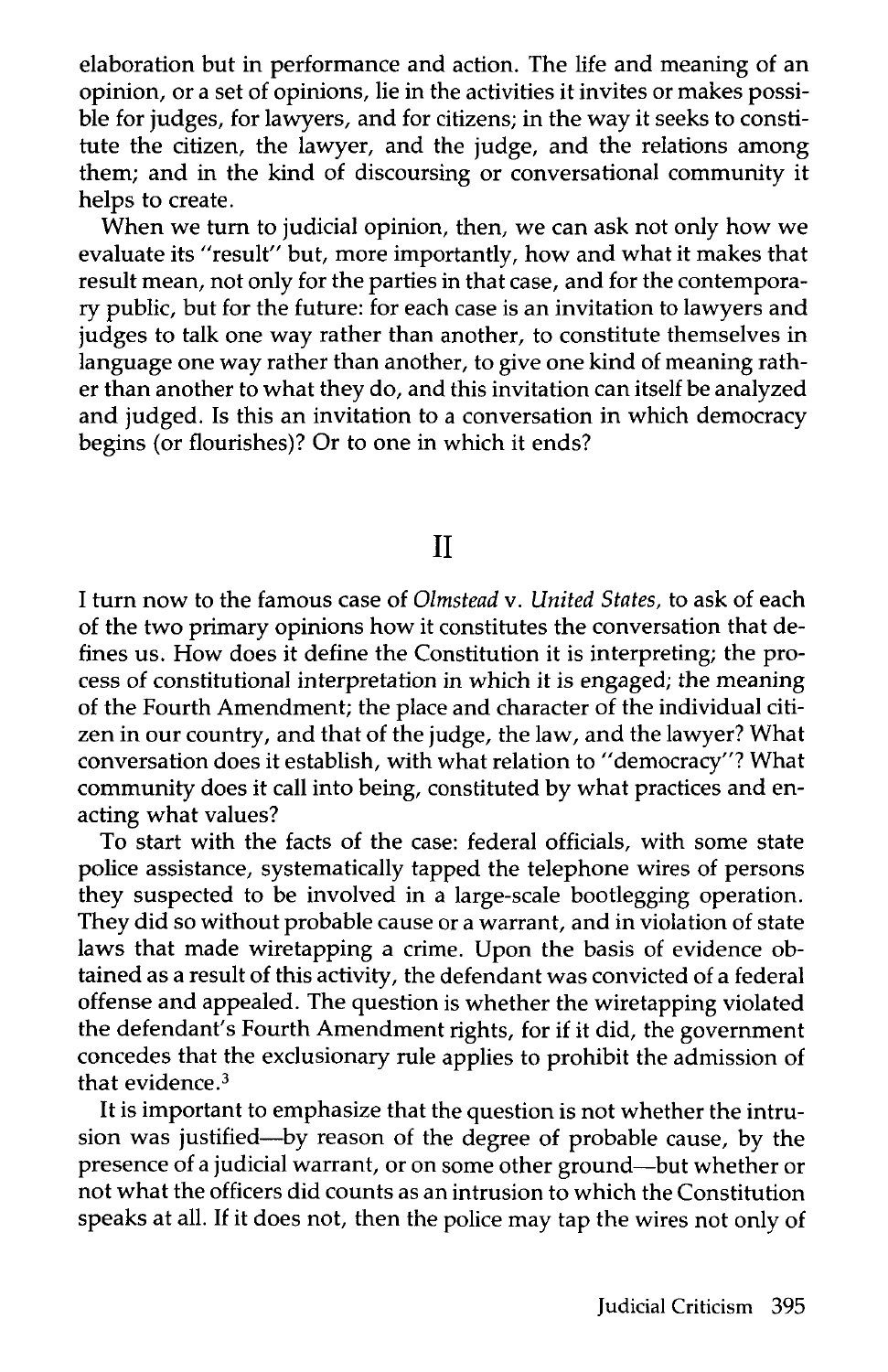suspected criminal but of everyone, without constitutional consequence. In this respect *Olmstead* is one of a series of cases that mark out what we are now likely to call the "privacy interests" protected by the Fourth Amendment, the invasion of which requires prior or after-the-fact judicial approval. 4 Subsequent cases have involved such things as affixing a beeper to a car in order to trace its movements;<sup>5</sup> scraping paint from a car in order to make a chemical analysis;<sup>6</sup> taking fingerprints, blood samples, or hair clippings; stopping and frisking people;<sup>7</sup> examining bank records or employment files;<sup>8</sup> and using marijuana-sniffing dogs and undercover agents. 9 The Court's view on these questions does much to define what it means to be a citizen in our country, for these cases tell us what actions by officials count as intrusions to which the Constitution speaks.

The text of the Fourth Amendment is as follows: "The right of the people to be secure in their persons, houses, papers, and effects, against unreasonable searches and seizures shall not be violated; and no warrant shall issue but upon probable cause, supported by oath or affirmation and particularly describing the place to be searched and the persons or things to be seized."<sup>10</sup>

### A.

In his opinion for the majority, Chief Justice Taft makes short work of the defendant's claim:

> The Amendment itself shows that the search is to be of material things--the person, the house, his papers or his effects. The description of the warrant necessary to make the proceeding lawful, is that it must specify the place to be searched and the person or *things* to be seized....

> . . . The Amendment does not forbid what was done here. There was no searching. There was no seizure. The evidence was secured by the sense of hearing and that only. There was no entry of the houses or offices of the defendants.<sup>11</sup>

The Fourth Amendment does not apply, he says, because there was no "search" and there was no "seizure," defining these words in terms of trespass and materiality. This definition is itself arguable-in his dissent, for example, Justice Brandeis will argue that the Fourth Amendment should be conceived of as protecting privacy rather than property. 12 But let us suppose for the moment that we are not to go so far as that, but actually accept Taft's view that the Fourth Amendment requires a trespassory invasion of an individual's right. Let us also put aside the argument that the illegality of the conduct itself should require exclusion. Accepting Taft's property-trespass theory, then, is the result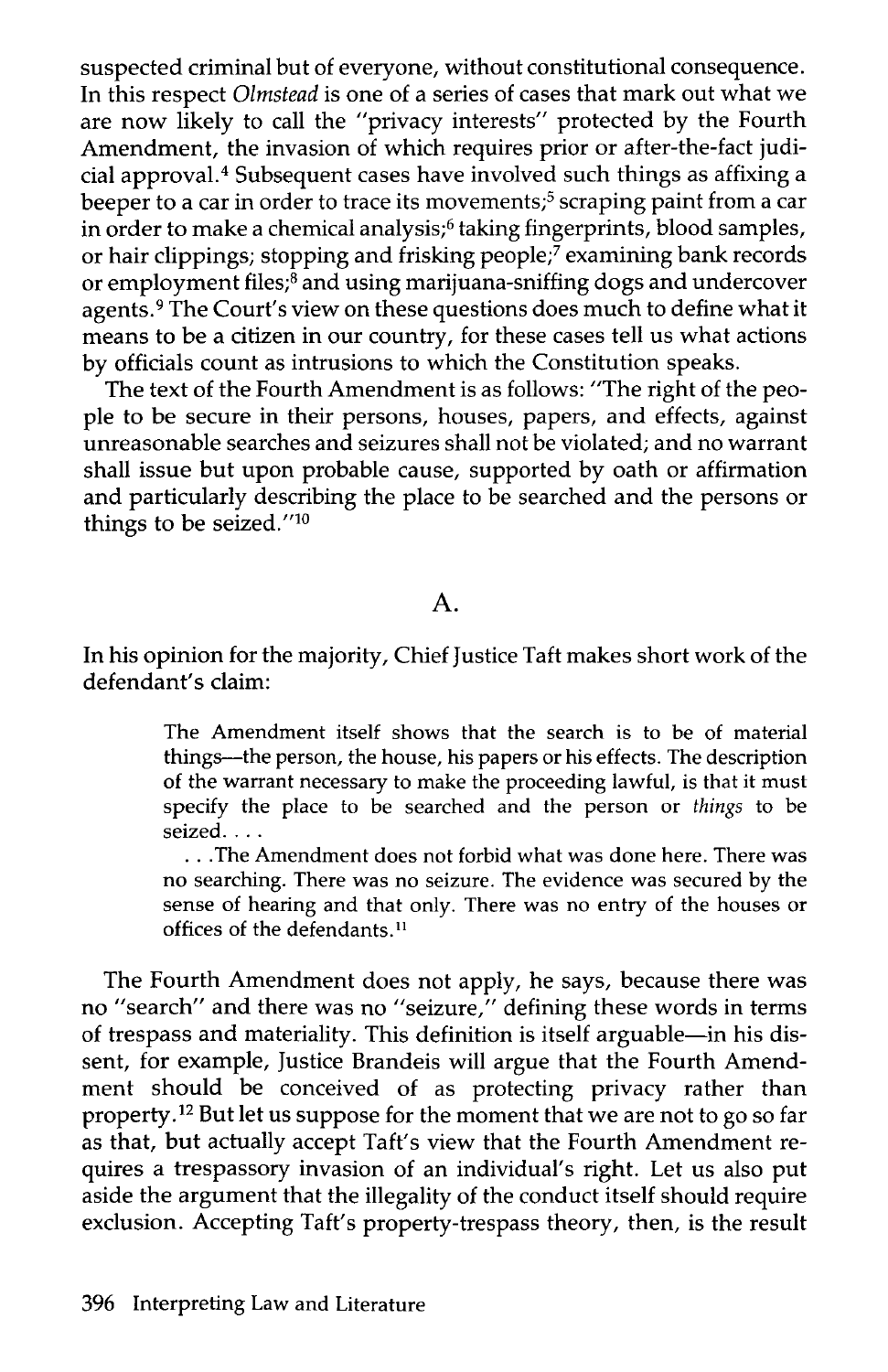in *Olmstead* as self-evidently clear and correct as the opinion makes it seem?

I think not. Even on Taft's view of the law the defendant has much to say. After all, the officials undoubtedly trespassed against the telephone company in inserting tapping wires into its lines, and the defendant might well be given standing to protect that interest, especially since in this case the telephone company entered an appearance to argue on his behalf. Or, if a "property" or "possessory" interest on the part of the defendant himself is required, one might argue that he had a leasehold or easement in the wires, created by contract with the telephone company, or an interest created by the operation of trust law-the telephone company holding the wires beneficially for the defendant-or even by the penal law of Washington that made the tapping of the wires a crime. Or the company could be seen as the custodian of the defendant's interests by contract, just as the bank that holds papers in a safe deposit box, the lawyer who holds papers in a file, the United Parcel Service which contracts to deliver a package, can be said to be custodians of someone else's interest. There was, in brief, a trespass, notwithstanding Chief Justice Taft's claim; and there are at least colorable arguments either that the trespass was upon an interest of the defendant, or that, owing to his relation to the holder of the primary right, the defendant ought to have standing to raise the question. But in the Taft opinion no response whatever is made to these lines of argument.

Taft makes another conclusory claim that is also based on what appears to him the plain language of the Fourth Amendment. The amendment speaks of the seizure of "persons or things," and requires a warrant "particularly describing" the "persons or things to be seized." Taft reads this language as saying that intangibles are not protected by it. This is of course one possible reading, but even if it is accepted, it does not necessarily follow that the officer's testimony as to the overheard words should not be excluded. Even if the words themselves are not seizable objects under the Fourth Amendment, their exclusion could be required, for example, because the proffered testimony is the fruit of the admittedly unlawful trespassory invasion. <sup>13</sup>

Moreover, a different reading of the language of the amendment is itself also possible, namely that the seizure of words, oral words, is not covered by the amendment in another sense: not that they are unprotected by the amendment, but that under its provisions they are immune from seizure, at least whenever there is an ancillary trespass. This immunity, it would be argued, arises from the fact that no warrant could properly issue for them (since it would never be possible to meet the particularity requirements of the warrant clause). Finally, and most significantly, it is simply conclusory to say that words cannot be seized-in fact, what took place in this case could fairly be described without any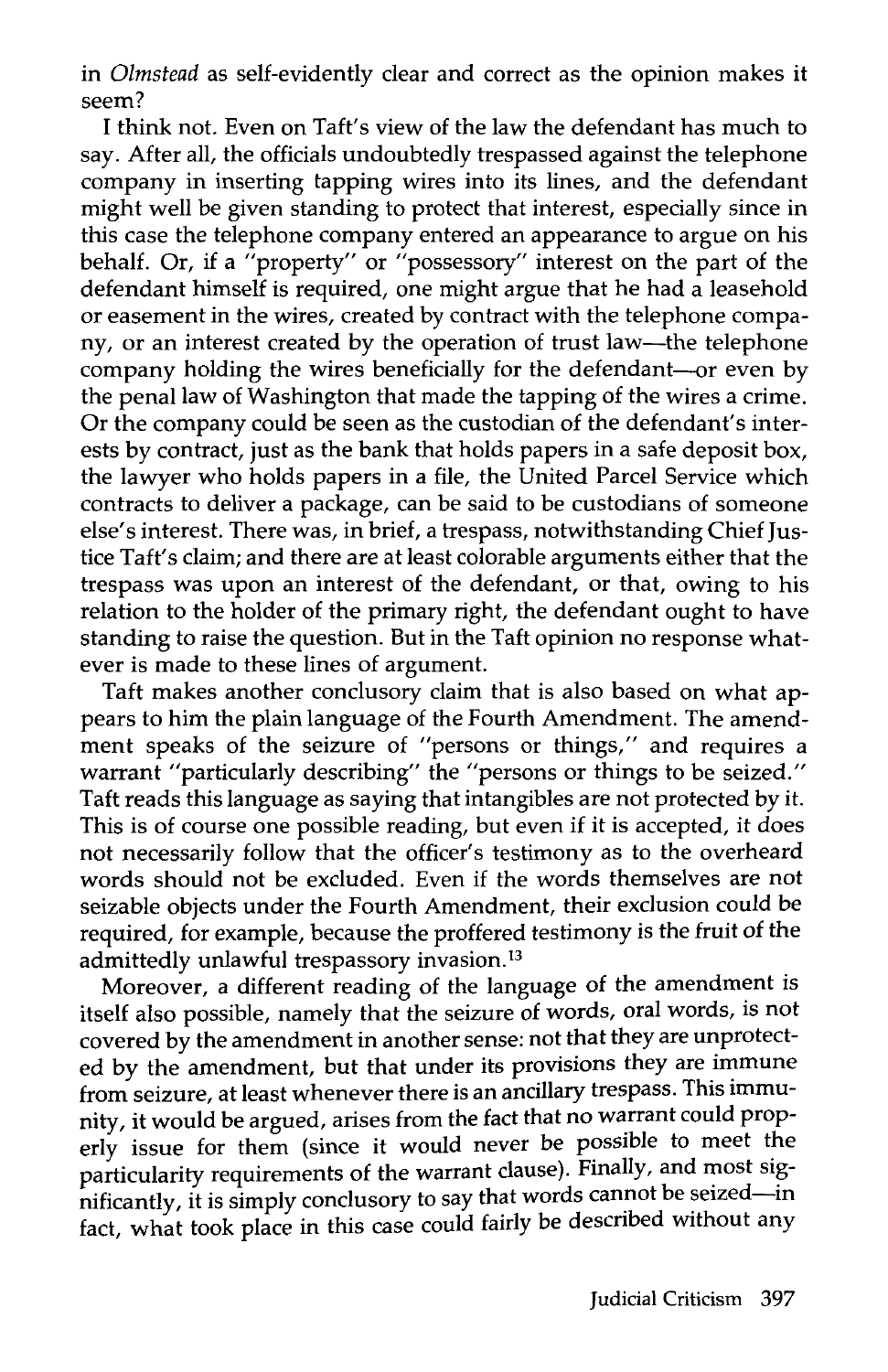violence to the term as the "seizure" of words. Analogies from property law can be employed to support this result, for under federal law today, and under state and federal law then, words can be made the object of property under copyright laws. The right to say or to write them can be bought and sold. And if the state may create a property right directly, through its copyright laws, why can it not do so indirectly, through its penal law, prohibiting the seizure of some words in some circumstances?

The point of these remarks is not to argue that words are seizable objects, or that a trespass against the defendant occurred, or any of the other matters suggested above, but merely to make plain that colorable arguments along these lines can be developed, none of which was addressed by Taft. If Taft did not meet such obvious arguments in his opinion, upon what do you suppose he relied to make the conclusory language quoted above persuasive to his readers? You will read his opinion in vain for an explicit justification of those characterizations. He discusses cases, but only in the most conclusory way, summarizing their facts and sometimes their holdings, but never attempting to draw in an analytic way a connection between those cases and the case before him. (He says, for example, of *Gouled v. United States*,<sup>14</sup> which dealt with a surreptitious filching of papers, that it "carried the inhibition against unreasonable searches and seizures to the extreme limit." 15 But he says nothing to explain or validate that characterization.)

I think that the answer to the question of what Taft relies upon to make his conclusions persuasive to his reader is that he depends more than anything else upon the very power of characterization that he has exemplified throughout his opinion, upon the voice of authority with which he has been speaking. For he repeatedly characterizes both the facts and the other judicial opinions with a kind of blunt and unquestioning finality, as if everything were obviously and unarguably as he sees them, and in doing this he prepares us for the conclusory and unreasoned characterizations upon which the case ultimately turns. He makes a character for himself in his writing and then relies upon that created self as the ground upon which his opinion rests. This character, as I will suggest more fully below, is that of a simple, even simple-minded, authoritarian.

There is a kind of self-evident circularity about this, of course, but here as elsewhere arguments from self-evidence have a remarkable power, at least to those disposed to share the basic premises. And if we accept his lesser characterizations of fact and law, for whatever reason we do so, we find ourselves increasingly ready to submit to the final and conclusive characterization.

What is the view of the Constitution, the law, the citizen, the reader, that is enacted in this writing? For Taft the Constitution is a document that is in its own terms authoritative, telling the rest of us what to do. It has, so far as can be gleaned from this opinion, no higher purposes, no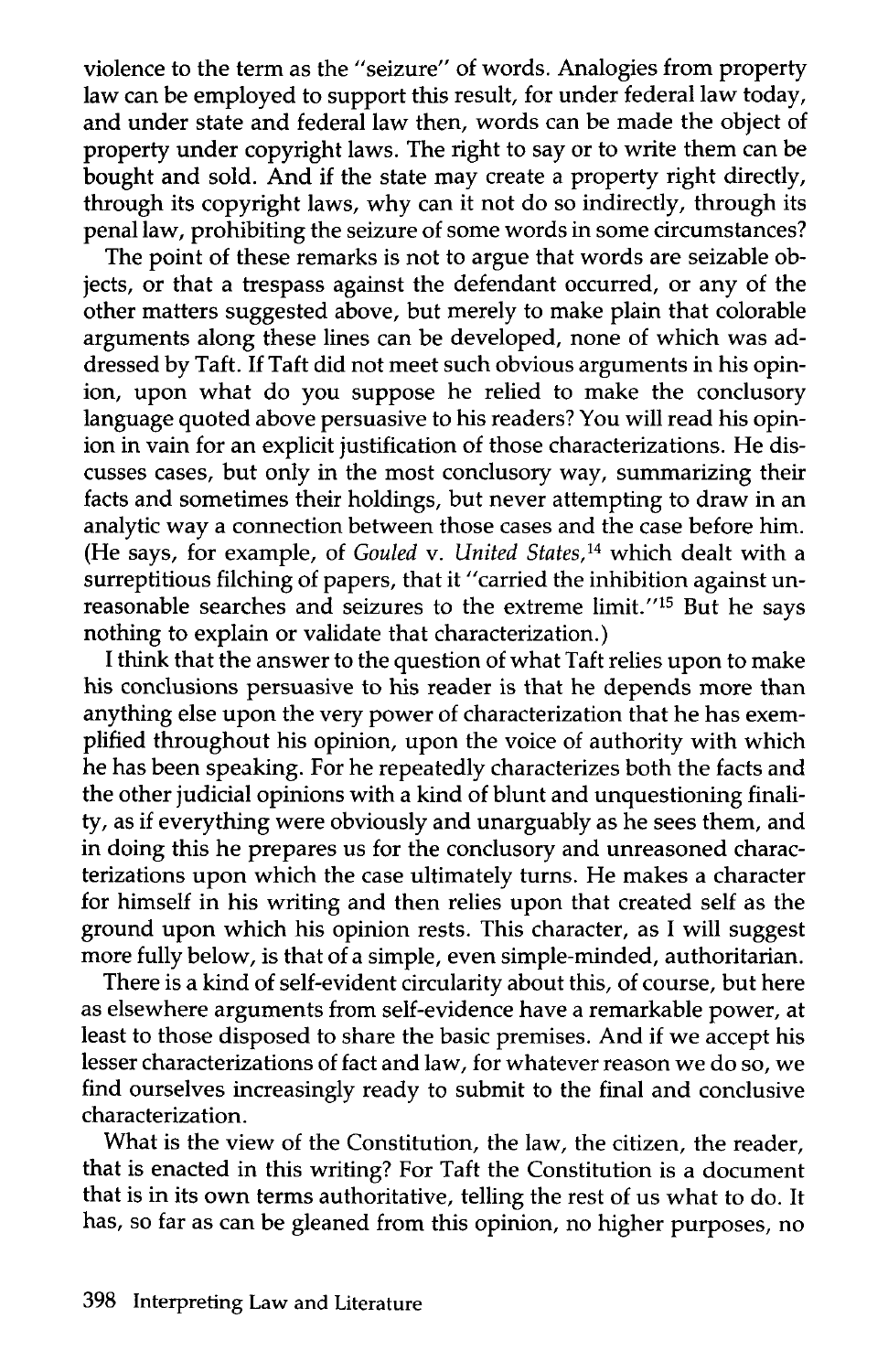discernible values, no aims or context; it is simply an authoritative document, the ultimate boss telling the rest of us what to do. The task of the judge is to be an intermediate boss, producing a text that has a similar structure: not reasoned, not explained, not creating in the reader the power that reason and explanation do—for if you are unpersuaded by an opinion that purports to rest upon reason you may reject the authority of the opinion itself-but an act of power resting upon power, pure and simple. The Constitution is a document written in plain English making plain commands: if you think they are not plain, wait till I have spoken and I will make them plain.

If one were to read this text as a literary text, and ask what it is that Taft really values and thinks is important, the first answer would be his own voice and his own power; the second, rather surprisingly, would be the criminal enterprise itself. He describes this at great length and in glowing terms:

> The evidence in the records discloses a conspiracy of amazing magnitude to import, possess and sell liquor unlawfully. It involved the employment of not less than fifty persons, of two seagoing vessels for the transportation of liquor to British Columbia, of smaller vessels for coastwise transportation to the State of Washington, the purchase and use of a ranch beyond the suburban limit of Seattle, with a large underground cache for storage and a number of smaller caches in that city, the maintenance of a central office manned with operators, the employment of executives, salesmen, deliverymen, dispatchers, scouts, bookkeepers, collectors and an attorney. In a bad month sales amounted to \$176,000; the aggregate for a year must have exceeded two millions of dollars. <sup>16</sup>

Taft then describes with similar, but perhaps somewhat less intense, feeling the attempts of law enforcement agencies to bring this conspiracy to its knees: "The gathering of evidence continued for many months. Conversations of the conspirators of which refreshing stenographic notes were concurrently made, were testified to by government witnesses. They revealed the large business transactions of the partners and their subordinates."17 That is what this voice admires: organization, scale, enterprise, and success. It would be possible to imagine someone saying, "The Constitution of the United States is an achievement of amazing magnitude." But Taft's enthusiasms and admiration, as expressed in this text at least, lie elsewhere.

Not that he makes no reference to the Constitution: at the end of this long statement of the facts Taft abruptly interposes the language of the Fourth Amendment, flopped before us like a pancake. The reader cannot help wondering what this language can possibly have to do with the detective story we have just read, with this thrilling world of organized scale and competition, for Taft-in this sense a "realist"-the real world.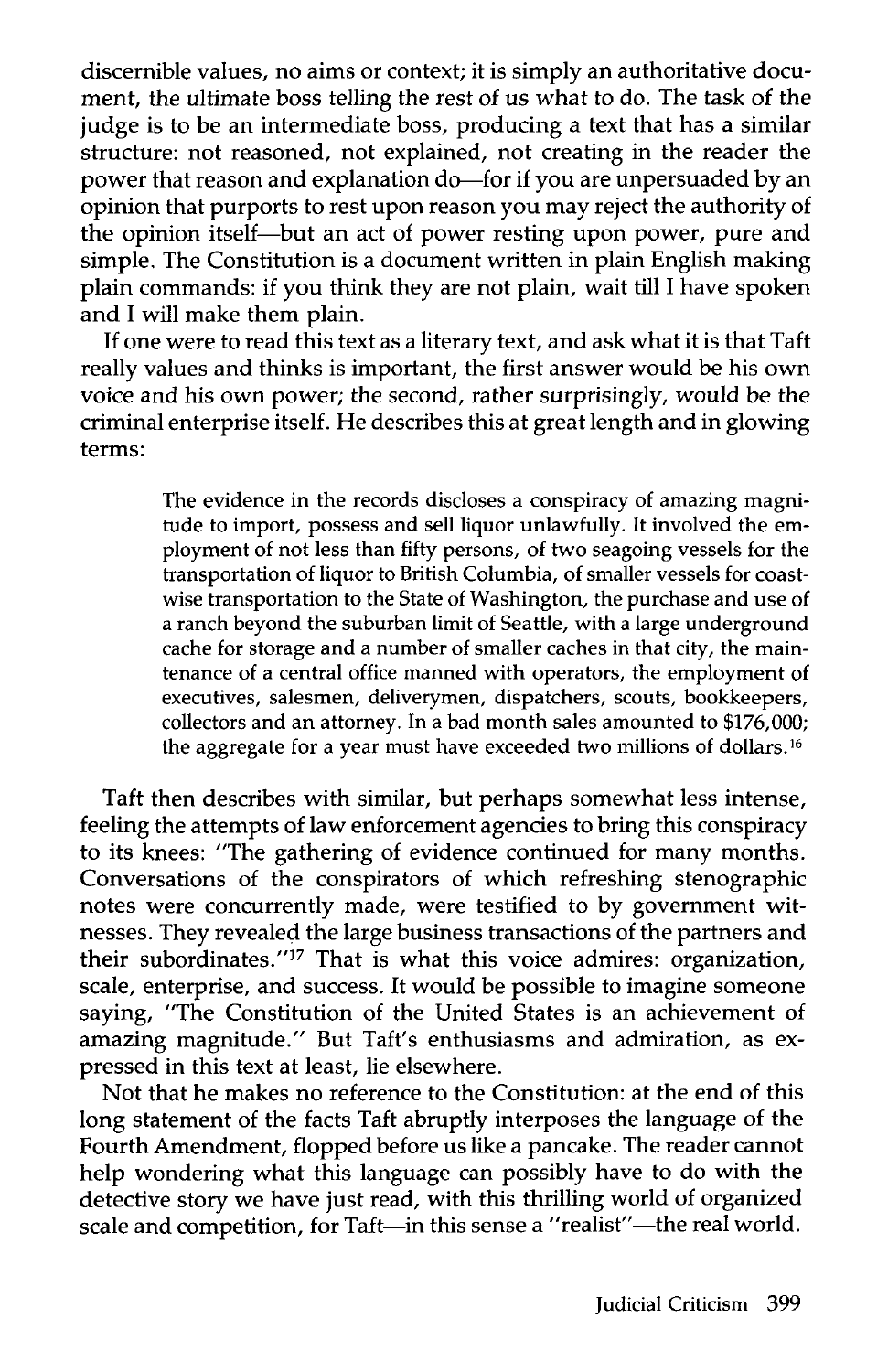This is of course exactly the feeling that Taft's opinion is designed to elicit in us, the sense that the Fourth Amendment has nothing to do with what is really at stake in the case. And this narrative implicitly supports the constitutional ideology he has been obeying, for it invites us to see power and force as real, language as simple, and government as about the struggle between the forces of good and the forces of evil. Nothing more than that and nothing less. And law is simply the will of good authority. <sup>18</sup>

To sum up: Taft has, and exemplifies in this opinion, a view of the process in which he is engaged that goes something like this: "My job is to decide this case in light of the Constitution. Here are the facts. They are as plain as can be. Here is the text. It is as plain as can be. It speaks of searches and seizures and here there is neither." This is a commitment by Taft to a particular text and to a particular way of reading it: for him it is simply authoritative, composed in plain English-therefore plainly readable and simple—and to be read "literally." Since there is no such thing as "literal" reading of words, that repudiation of ambiguity and complexity itself works as an unexposed, unexplained, and unjustified claim to authority, including the authority to reduce difficulty to simplicity-a claim to an authority that is in fact implicit in every claim to read language "literally."

The function of the court as Taft enacts it is thus not to reason, not to argue, not to explain, but to declare the meaning of an authoritative text. The judge is qualified for this function primarily by his position as judge; but also self-qualified, in the opinion itself, by the skill and force with which the facts and law are stated, and by the very force of his voice: in this instance a no-nonsense voice, business-like, a bit that of a crusty old boss from a 1930s movie. And the congruence or harmony between Taft's view of the Constitution and his view of his own role under it, between his voice and his sense of the Constitution's voice, gives his performance the great rhetorical force that arises when different dimensions of meaning coincide.

What kind of argument does this opinion invite in future cases, what kind of conversation does it establish? The answer is, "Make any argument you want and I'll tell you what the result is." The opinion invites a conversation of countering characterizations, conclusory in form, between which the judge will choose, or which he will resolve by making characterizations of his own.

What kind of education is required to perform the function Taft defines, or to argue to him, or to be a lawyer or judge in our system as he sees it? The answer is very little. You must know the legal categories in which the conclusions will be stated, and be able to relate them to each other. But the only question contemplated in this opinion is whether the person speaking has the authority to make his characterizations, not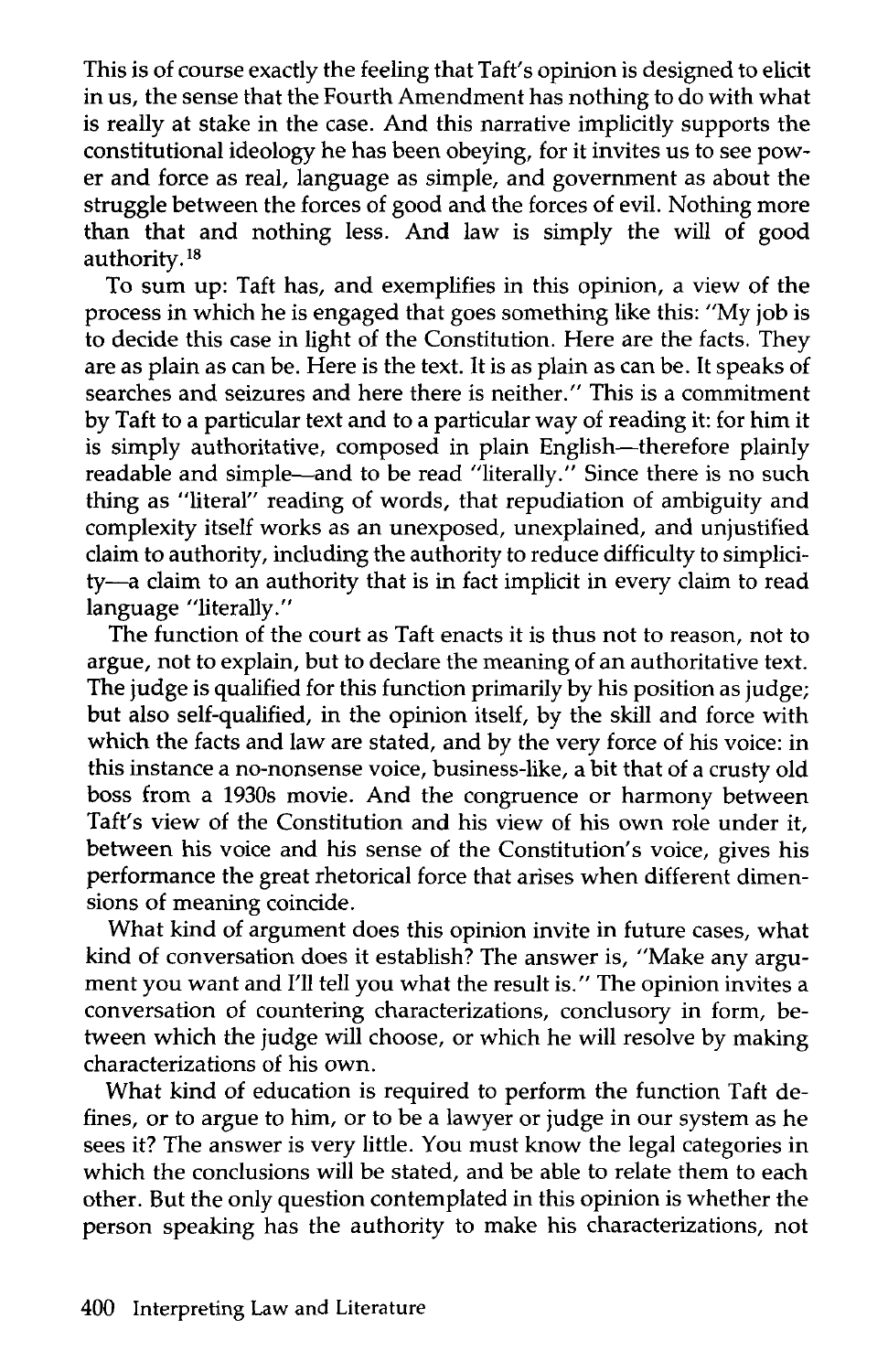whether something is right or wrong. Legal training, if it were guided by this opinion, would be training in making one's voice authoritative, unquestioning and unquestionable. 19

To judge from this opinion, what is the Constitution in general, the Fourth Amendment in particular, really about? What values do these texts establish, what values do we serve in our reading of them? For Taft, as he writes here, neither the Constitution nor the Fourth Amendment is about anything very important or valuable; it is simply a set of words that tells us what to do. Real value is to be found in the fact of authority, in the reduction to simplicity, in the "no-nonsense" voice, in the very control, acquiesced in by his reader, over the facts and the language of the case.

Why does this kind of performance work as well as it does? I think because it appeals to our desires for simplicity, for authority of a certain kind, and for a boss who will tell us what things mean and how they are. These desires show up again, with quite a different quality, in the work of Justice Black, who struggled valiantly to see in the Bill of Rights a certain and clear body of law by which "due process of law" could be defined.20 We often see a similarly authoritarian claim, acquiesced in for similar reasons, in the interpretation of sacred texts: a person, or a group, claims the authority to declare the meaning of the sacred language, with which it is in fact the individual's responsibility to engage as an autonomous and present person, and we yield to the claimed authority. We do so because it relieves us of the task and responsibility of facing what is difficult, complex, and uncertain, of making judgments of our own, of responding as ourselves. To yield in either context is to destroy the life the text makes possible; yet we do it. When we do so we participate in a conversation that is not the beginning but the end of democracy.

### B.

The opinion of Mr. Justice Brandeis, justly famous, is different in almost every respect. To begin with the statement of the facts, Justice Brandeis (not surprisingly) describes not the "conspiracy of amazing magnitude"21 of the defendants but the behavior of the federal officials who arranged to tap the defendant's telephone wires: "To this end, a lineman of long experience in wire-tapping was employed, on behalf of the Government and at its expense .... Their operations extended over a period of nearly 5 months. The typewritten record of the notes of conversations overheard occupy 775 typewritten pages."<sup>22</sup> This is to focus the reader's attention not on the criminal enterprise engaged in by the defendant but upon the government's conduct. Brandeis concludes by saying that the government concedes that its conduct was unreasonable and thus, if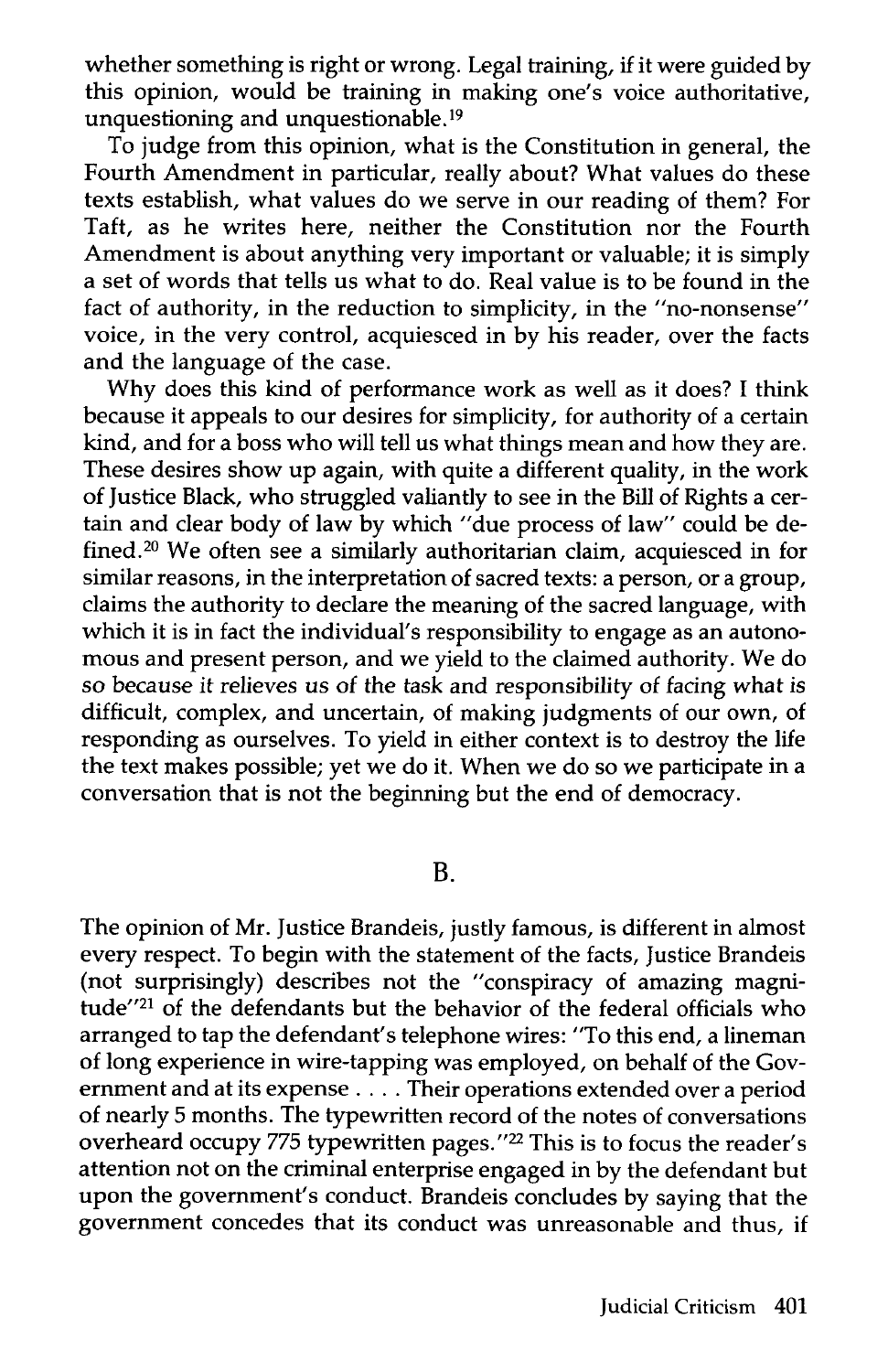there is a search or seizure, that the evidence must be excluded. It "makes no attempt to defend the methods employed by its officers," but instead "relies on the language of the Amendment; and it claims that the protection given thereby cannot properly be held to include a telephone conversation."<sup>23</sup>

This is to put directly in issue the question how that language should be read. Instead of simply asserting a conclusion, or implying as Taft did when he quoted the language, that one answer was obviously right, Brandeis focuses our attention on the general question of interpretation and puts the burden of advancing its interpretation on the government. He thus poses a question, never explicitly addressed by Taft: how are we to think about our reading of this text?<sup>24</sup>

His first step in responding to that question is to begin his next paragraph with the famous remark of Chief Justice Marshall: "We must never forget that it is *a constitution* that we are expounding." 25 This is to assert, against Taft, that the question how the Constitution ought to be read, or expounded, deserves explicit thought of a special kind. Brandeis next defines what *expounding* has meant in the past by summarizing cases in which the Court sustained the exercise of powers by Congress over "objects of which the Fathers could not have dreamed.<sup>"26</sup> This is a way of showing that the kind of "nonliteralist" reading he favors, which he calls "expounding," has been part of our tradition not only on behalf of the individual in his struggles with the government, but on behalf of Congress itself. The next series of examples shows that the Court has expressed a similar view of the Constitution in its approval of state regulations which, quoting *Euclid* v. *Ambler Realty Co.,* "a century ago, or even half a century ago, probably would have been rejected as arbitrary and oppressive."<sup>27</sup> Only then does Brandeis move to clauses protecting the individual and claim that they must be read in the way he has now established as traditional and neutral, to allow for adaptation to a changing world.

But exactly what is this way of reading? If a "literalist" reading of the Constitution will not do, what will? Brandeis has given examples of flexibility but no general principle, and the principle of "adaptation" alone will not do, for it is a principle of change for its own sake. To meet the need he has created, he now quotes from *Weems* v. *United States:28* 

> Legislation, both statutory and constitutional, is enacted, it is true, from an experience of evils, but its general language should not, therefore, be necessarily confined to the form that evil had theretofore taken. Time works changes, brings into existence new conditions and purposes. Therefore a principle to be vital must be capable of wider application than the mischief which gave it birth. This is particularly true of constitutions .... [O]ur contemplation cannot be only of what has been but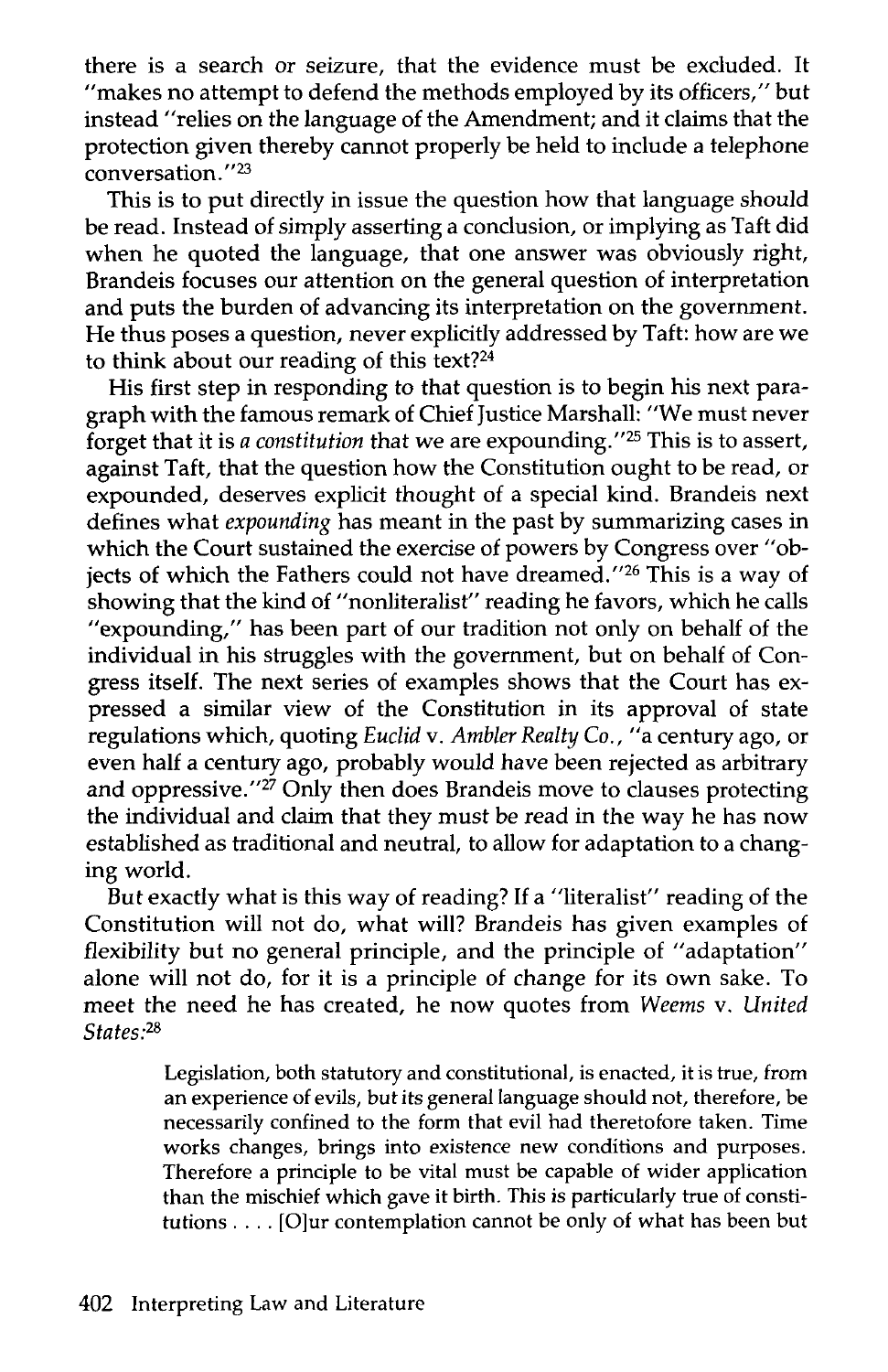of what may be. Under any other rule a constitution would indeed be as easy of application as it would be deficient in efficacy and power.<sup>29</sup>

Brandeis uses this language to define his own fundamental attitude: that the interpretation of the general language of the Constitution, though naturally to be informed by the nature of the evils or mischiefs which gave rise to the language in the first place, must not be limited by those configurations, but should be guided by an understanding of the general evils, or goods, of which these are local examples. This view of what the Constitution is and how it is made is altogether different from Taft's, and it is ultimately based on a different vision of human life: that we have limited intelligence, limited imagination, limited grasp of facts; that our thinking is naturally shaped by our immediate experience; that we live in time, through which our experience and every aspect of our culture changes; that a central object of collective life is at once to maintain a central identity while undergoing this process of change and to learn from that process; and that all this was as true of the Framers of the Constitution as it is of us today.

In Brandeis's view the Constitution in fact addresses these very limitations, for it provides us with collective experience and with institutions by which we can to some degree transcend our circumstances. The point of the Constitution is to enable us to bring into our minds at once both our own experience and that of our predecessors, and to think about that experience as a whole in a disciplined way: it is in principle a mode of education and self-creation over time.

The Framers, that is, sought at once to establish and to limit their government, basing their effort on views of the individual, of democracy, and of republican government that made sense to them, and that were partly-but like all views, only partly-susceptible to definition and expression in their own language. They spoke that language directly and with confidence. But they also wished this text to be authoritative in other contexts, in other configurations of social reality, in conjunction with other languages. They therefore must have meant it to be read in a way that would permit it to be relocated in a new, and in principle to them unknowable, context, that is, "nonliterally." What is required in interpreting the Constitution, therefore, is something like translation, a bringing into the present a text of the past. But we all know that perfect translation is impossible-no one thinks that Chapman's Homer is Homer, or Lattimore's either-and this in turn requires us to recognize that our own formulations of the meaning of the text to which our primary fidelity extends must be made in the knowledge that they are in part our own creation.

This view of constitutional interpretation requires of the reader not merely the explication of plain English, as Taft's method does, but the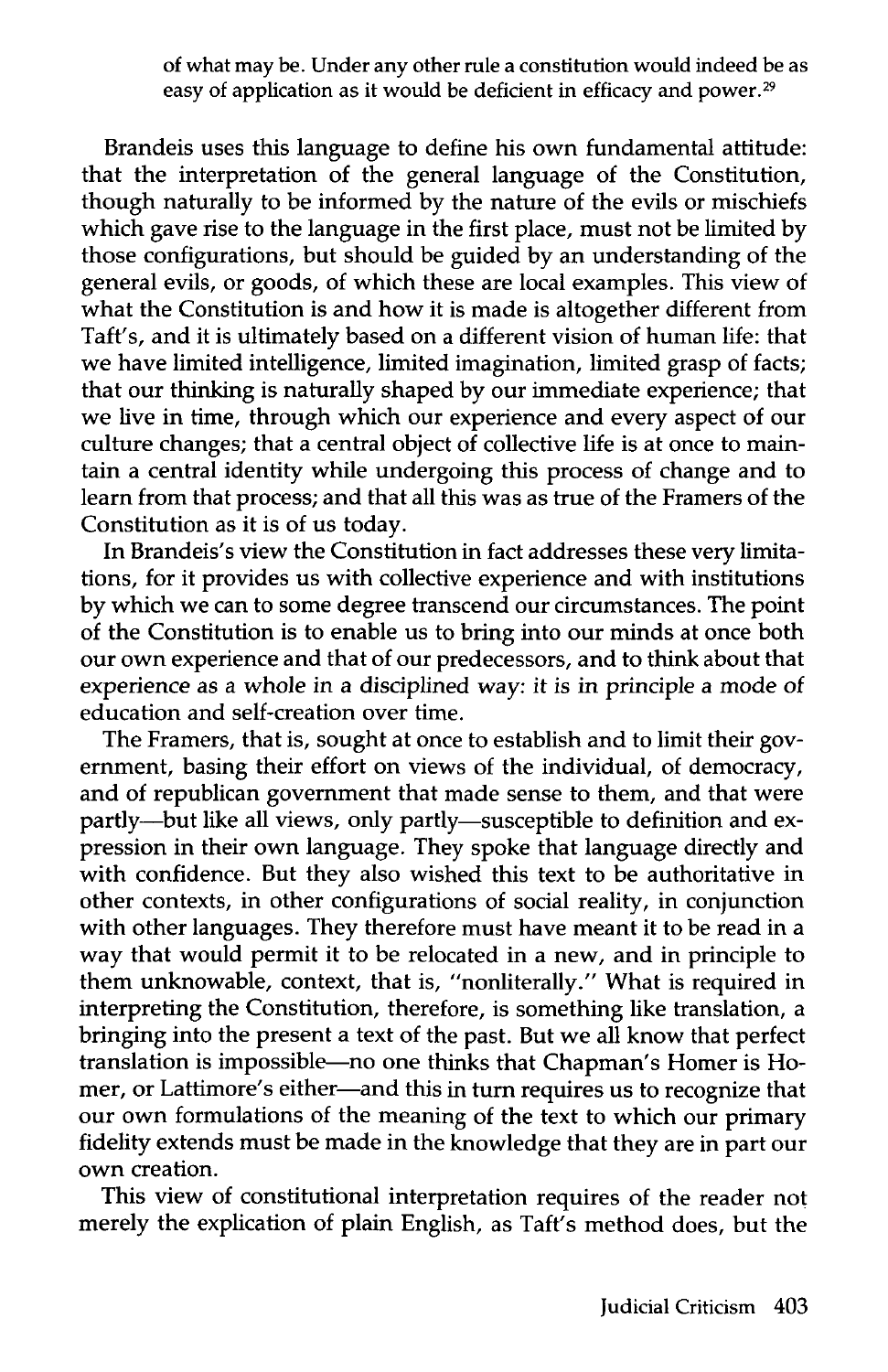capacity to penetrate the surface of language, and of social and cultural reality as well, in order to reach an understanding of the deepest questions that arise in social life, forever changing their particular forms. It requires, as all translation does, an attempt to be perfectly at home in two worlds, an attempt that must always fail. Our compositions should therefore reflect an awareness of the silence, the ignorance, that surrounds them. What Brandeis asks of the judge, and therefore of the lawyer, is not merely the ability to characterize facts and language as meaning one thing or another, but the capacity to find out what has been, what is, and what shall be, and to conceive of the Constitution as trying to provide, through its language, and through the general principles that it expresses, a way of constituting ourselves in relation to our self-transforming world.

But how is all this to be done? Brandeis has implicitly committed himself to exemplifying the process that he recommends, and he proceeds to do that. He says, "When the fourth and fifth amendments were adopted, 'the form that evil had theretofore taken,' had been necessarily simple. Force and violence were then the only means known to man by which a government could directly effect self-incrimination."30 But circumstances have since changed—"time works changes"—and the government has already discovered other means for achieving its primary objective, "to obtain disclosure in court of what is whispered in the closet.<sup>"31</sup> And since we are to think about "what may be," it also becomes important for Brandeis to say that "the progress of science in furnishing the Government with means of espionage is not likely to stop with wiretapping. "32 One can scarcely imagine what may be possible in the future. He concludes by asking, "Can it be that the Constitution affords no protection against such invasions of individual security?"<sup>33</sup>

Or, to put his question slightly differently, are we unable to think about this question in any terms other than those actually used by the Framers, not only in the Constitution but in the rest of life? If so, the Constitution in the nature of things cannot endure, for its continued life requires its constant translation into new circumstances, new terms, a translation to which the Constitution itself offers guides, through what Brandeis calls its "principles." The text must be removed from the web of associations that once gave particular meaning to its terms and relocated in a new set of such associations. The text remains the same, but its translation—its being carried over—to our own time locates it in a new context of particularities which will, and should, give it a transformed meaning.

How is this to be done in practical terms? Here Brandeis shows what is peculiar to the lawyer's way of facing these questions, by turning to precedent. He begins with *Boyd* v. *United States*,<sup>34</sup> defined now not merely as an invoice-discovery case, but as establishing the right to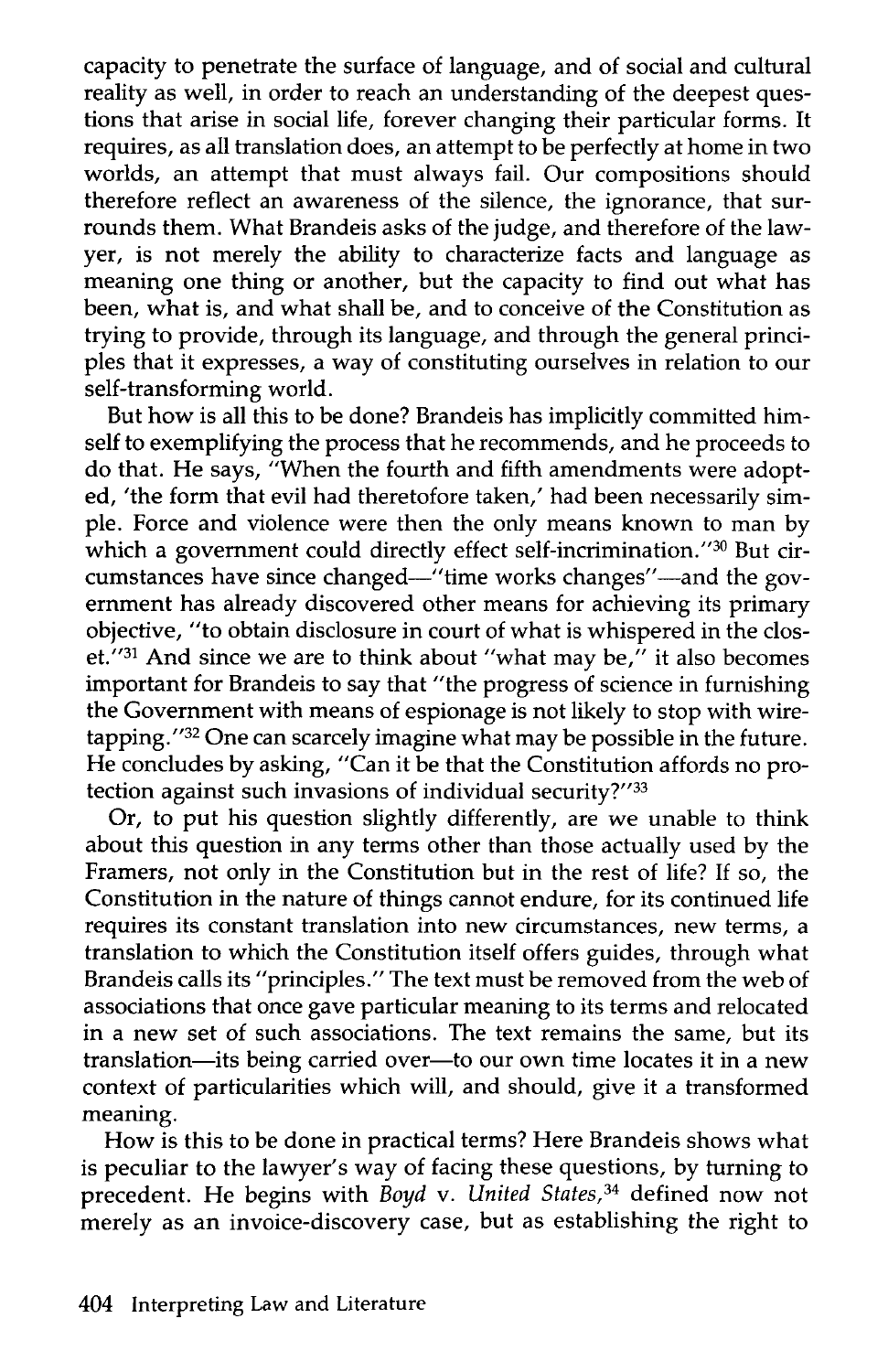personal security, personal liberty, and private property. For Brandeis *Boyd* is about the relation between the individual and the government on the most fundamental level, establishing zones into which the government may not enter. *Ex parte Jackson*,<sup>35</sup> which held that a sealed letter in the mails was entitled to Fourth and Fifth amendment protection, is for him not distinguishable, as it is for Taft, but squarely on point. Taft had wanted to say that *Jackson* was different from *Olmstead* because the government had created the monopoly involved in that case. Brandeis denies the distinction: "The mail is a public service furnished by the government. The telephone is a public service furnished by its authority. There is, in essence, no difference between the sealed letter and the private telephone message."36 It is true that one is tangible and the other not, but the evil-the invasion of privacy-of wiretapping is actually far greater than that involved in tampering with the mails. That is, when you look at judicial precedent the way that Brandeis's conception of the Constitution and of law more generally requires us to do, with an eye to the general principles and aims of the texts in question, the distinctions upon which Taft relies disappear. Conceived of as a case about privacy, as Brandeis says it should be, *Jackson* actually establishes the principle for which the defendants argue.

Brandeis then turns again to the general question of constitutional construction, arguing that "an unduly literal" method of construction ought to be rejected in this case as it has been in others. The nature of the Constitution requires an examination not merely of its words but of its "underlying purposes." In this spirit he summarizes the holdings of the cases since *Boyd,* which have, he says, settled the following things:

> Unjustified search and seizure violates the Fourth Amendment, whatever the character of the paper; whether the paper when taken by the federal officers was in the home, in an office, or elsewhere; whether the taking was effected by force, by fraud, or in the orderly process of a court's procedure. From these decisions, it follows necessarily that the Amendment is violated by the officer's reading the paper without a physical seizure, without his even touching it; and that use, in any criminal proceeding, of the contents of the paper so examined-as where they are testified to by a federal officer who thus saw the document or where, through knowledge so obtained, a copy has been procured elsewhere—any such use constitutes a violation of the Fifth Amendment. $37$

This is an argument from a series of holdings to a general conclusion (which he will shortly state in terms of "privacy") that determines the result in the particular case. Brandeis here exemplifies the process by which the Constitution, according to him, should be read—the method of "expounding" that is required by the temporal and shifting nature of our experience, and by the central aim of the Constitution, which is to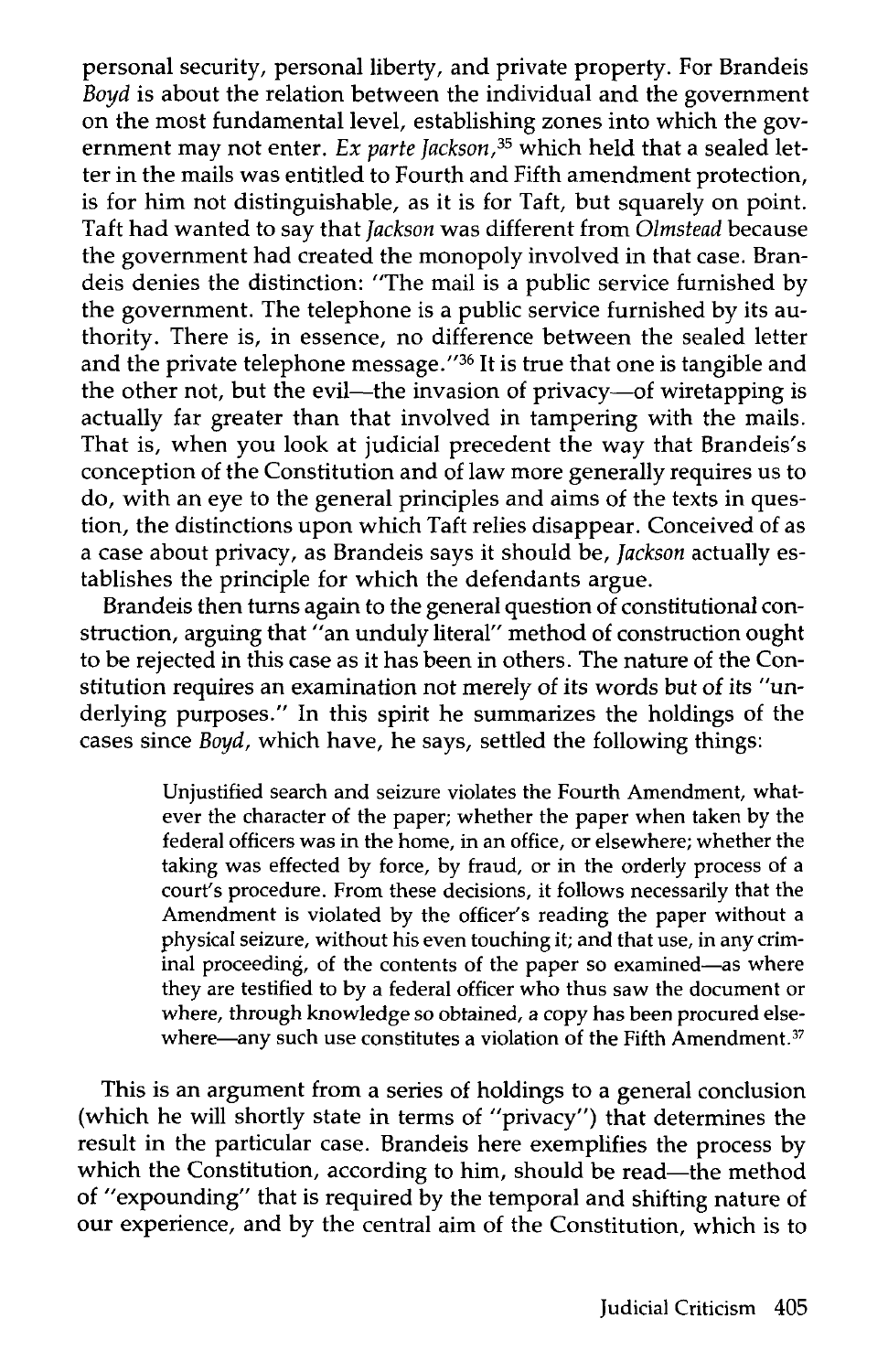provide a matrix of relations between the individual and the government that can endure throughout the changes of social and intellectual forms. In making the translation from one context to another, in pushing the old text into current life, Brandeis shows that the lawyer and judge are not at sea but have the assistance of precedent, the set of prior translations, that themselves form a kind of bridge from one world to the other.

In his most famous passage Justice Brandeis states as fully as he can the general principle which he perceives lying behind the constitutional language.

> The makers of our Constitution undertook to secure conditions favorable to the pursuit of happiness. They recognized the significance of man's spiritual nature, of his feelings and of his intellect. They knew that only a part of the pain, pleasure and satisfactions of life are to be found in material things. They sought to protect Americans in their beliefs, their thoughts, their emotions and their sensations. They conferred as against the Government, a right to be let alone-the most comprehensive of rights and the right most valued by civilized men.<sup>38</sup>

This is a translation not only into contemporary legal language but beyond it, into contemporary ordinary language, into the vernacular. It thus invites a conversation not only among lawyers but among citizens, a conversation in that sense democratic. But this language does not supplant the law-the last thing Brandeis argues for is the elimination of our cultural past in favor of the uninformed view of the moment. It is in fact his work with the legal language preceding this passage that has both made possible and justified this return of the Constitution to the people.<sup>39</sup>

As a second ground of reversal, Brandeis says that the crime committed by the federal officers renders the evidence seized inadmissible. "Here, the evidence obtained by crime was obtained at the Government's expense, by its officers, while acting on its behalf."40 For Brandeis the admission of the evidence constitutes a ratification of the lawbreaking. "When these unlawful acts were committed, they were crimes only of the officers individually. The Government was innocent, in legal contemplation; for no federal official is authorized to commit a crime on its behalf.<sup>"41</sup> But the admission of evidence constitutes a deliberate ratification of the illegal conduct, and this is violation of the deepest principles of self-government. He also invokes the settled principle that a court will "not redress a wrong when he who invokes its aid has unclean hands," and applies it to the present case.<sup>42</sup> What is significant here, especially after his earlier invocation of the vernacular, is his confidence in traditional legal language and categories-"ratification," "clean hands"-as his language of judgment. This embeds his opinion in the legal context as his earlier paragraph embedded it in the vernacular.

 $\ddot{\phantom{a}}$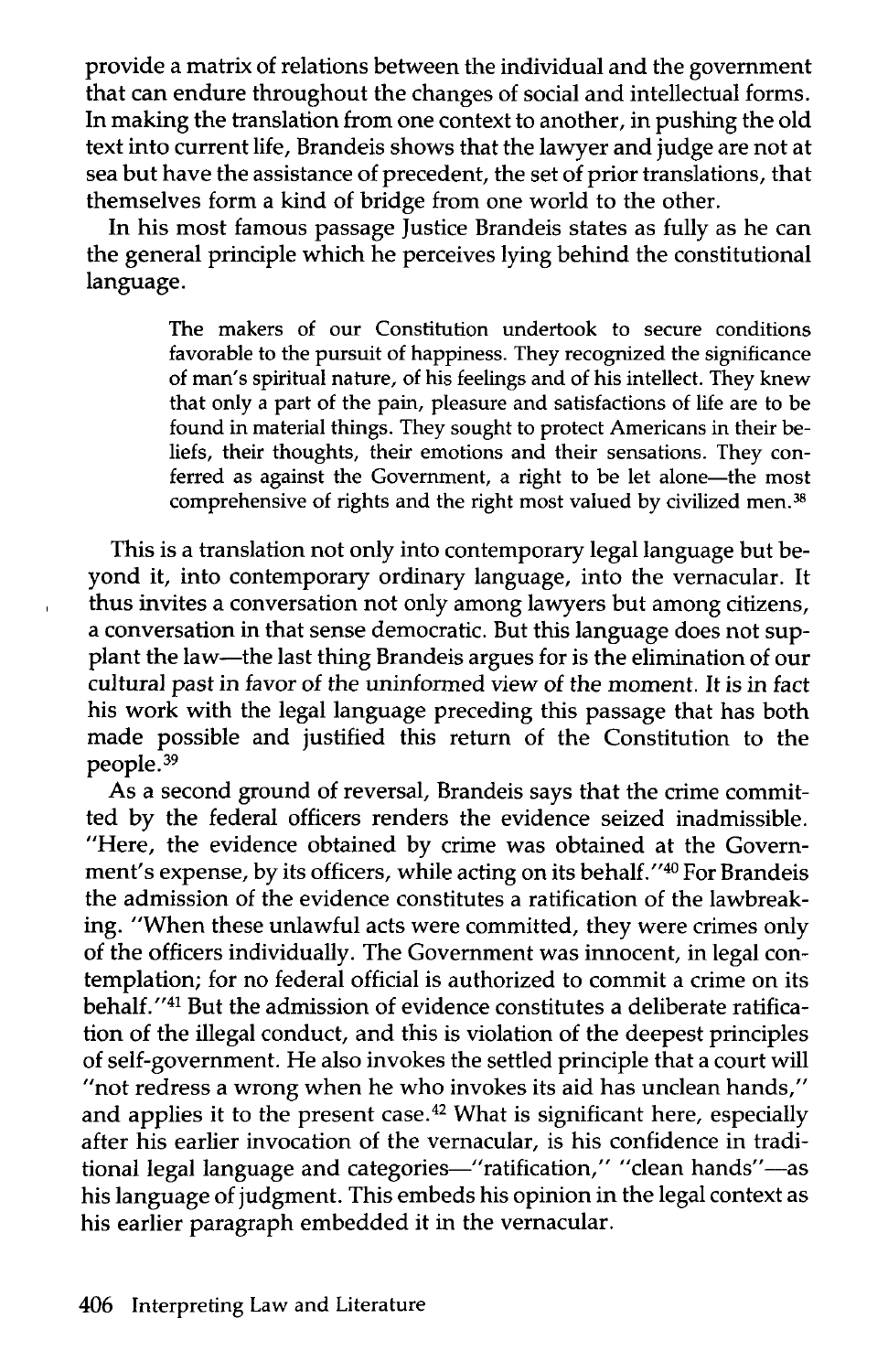In his final paragraph he establishes himself, and his voice, in the following terms:

> Decency, security and liberty alike demand that government officials shall be subjected to the same rules of conduct that are commands to the citizen. In a government of laws, existence of the government will be imperiled if it fails to observe the law scrupulously. Our Government is the potent, the omnipresent teacher. For good or for ill, it teaches the whole people by its example. Crime is contagious. If the Government becomes a lawbreaker, it breeds contempt for law; it invites every man to become a law unto himself; it invites anarchy. To declare that in the administration of the criminal law the end justifies the means-to declare that the Government may commit crimes in order to secure the conviction of a private criminal—would bring terrible retribution. Against that pernicious doctrine this Court should resolutely set its  $frac^{-13}$

It is not only the government that is the teacher: Brandeis establishes his own voice as that of a teacher, a teacher who must first learn, and who by having learned may teach. This is in turn to define the law, legal education, the Constitution, and all that is involved in thinking about a case such as this, as challenging every intellectual and moral capacity.

So what for Brandeis is a constitution? What is the judge's role? How is one to be qualified for the role that he defines? What is the meaning and importance of the enterprise in which he is engaged?

As for the Constitution, his view is, as I said above, that the Framers, located in one cultural and social context, sought to create a document that would establish a government, limit that government, and protect individuals, all in the service of a larger understanding of the individual and his relation to his polity. The formulations employed by the Framers were necessarily rooted in their experience, and have a necessarily incomplete reach because the power of the human imagination to grasp the future is limited. For the most part they employed not archetypal examples or strict rules, but generalizations as their way of establishing a set of relations, a set of institutions, and a set of ways of thinking and talking that could structure our common life in the future. Certain language was broken out of its original context, set aside, and given special authority, so that it could be given a new range of significances, in new and in principle unknowable contexts, for it was meant to reach not only what was but what might be.

Since everything shifts constantly, as time goes on, how can the Constitution possibly reach what might be? The answer is only through the process by which we read it correctly and well. The Constitution is made, then, according to Brandeis, not merely by the Framers, but by those who read the language of the Framers well, who translate-"carry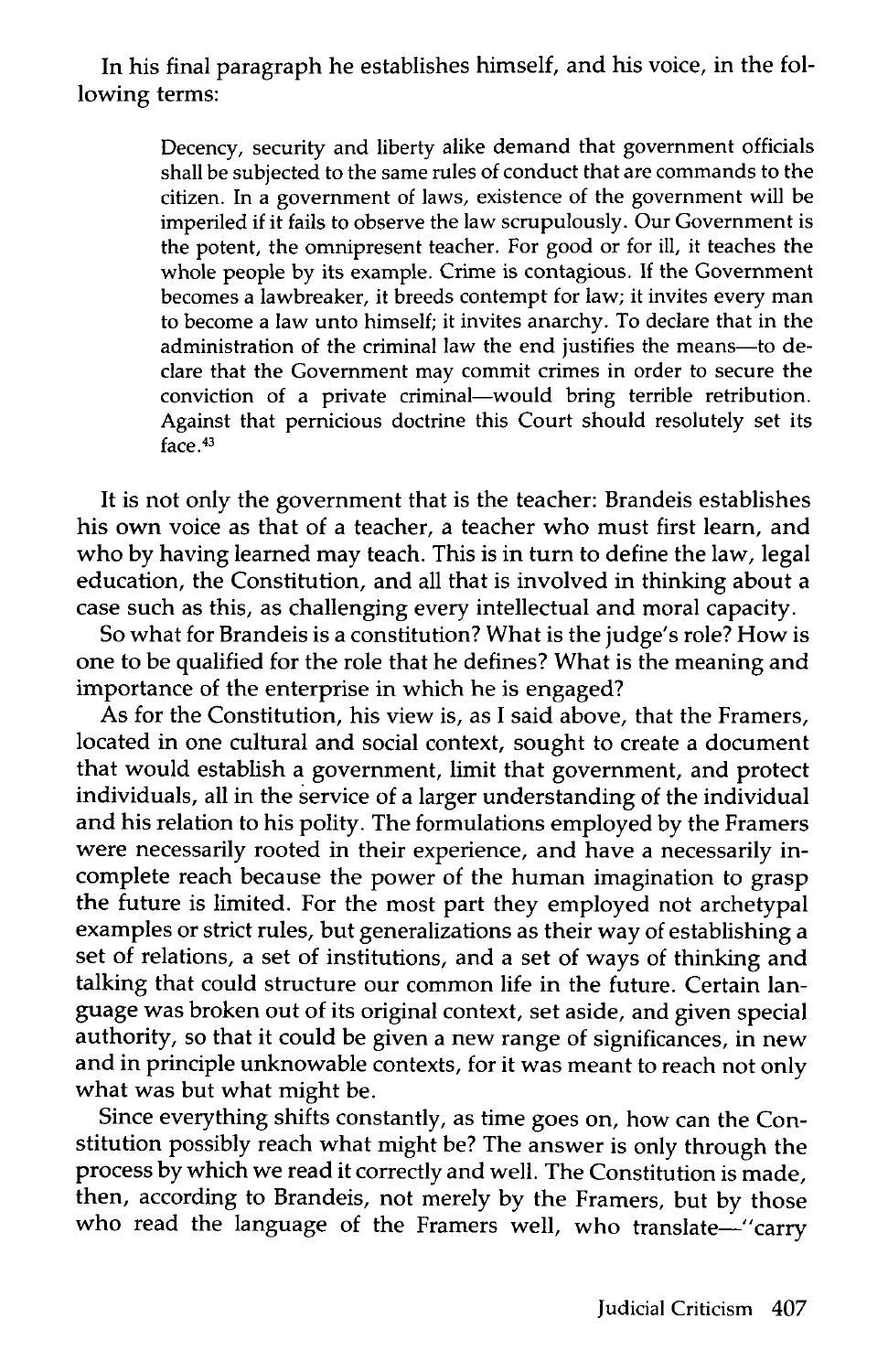over"--its terms to the contemporary world, aided as they are by the earlier efforts at translation.

What is involved in this enterprise as Brandeis defines it? The answer is everything: the intellect, the capacity to read and express, the ability to penetrate surface forms to underlying truths, the sensitivity to shifts in social and intellectual forms, all in the service of the wise and just definition of the individual and his government. The reading of the Constitution is a stage in the making of the Constitution, and everything that is present in that activity is present in this one: the definition of a civilized polity operating under the rule of law and protecting the deepest values of the culture. Accordingly, to become a good judge requires the greatest education imaginable: education that will train us to see what the Framers saw; to hear their language and to penetrate it; to see by analogy what fits and what does not; to see through the surface to the underlying truth, almost as Plato says one sees through the surfaces to permanent ideas and ideals; to translate an old text into the current world.

But more even than this is required, for the opinion, on Brandeis's view, is constitutive in another way: it becomes part of the Constitution itself, and this means that the judge must be able to create a constitution, with his readers, of a kind that fits with, and carries forward into the future, the earlier constitution out of which he speaks. This requires Brandeis to become a maker and remaker of language. He makes a formulation, "the right to be let alone," that connects our own vernacular with the language of the Constitution and our past. A proper legal education, for lawyer as well as for judge, will be an education into the past as well as the present, an education of the vision and the imagination, and will ultimately require all of us to be, as Brandeis demonstrates himself to be, a teacher. For as judges, as well as in our other capacities, we teach our values by what we do, whether we know it or not. In the world defined by Brandeis, who would not be a lawyer?

The heart of Brandeis's opinion lies in a vision of human culture working over time, in a sense that we have something to learn from the past as well as something to give to the future. Nothing could be farther from our contemporary idea of the individual as sovereign consumer, implementing his tastes in competition with others. Brandeis had a vision of the individual and the community alike engaged in a continual process of education, of intellectual and moral self-improvement, and of the law in general, and the Constitution in particular, as providing a central and essential means to this process. The community makes and remakes itself in a conversation over time-a translation and retranslation-that is deeply democratic not in the sense that it reflects, as a market or referendum might, the momentary concatenation of individual wills, but in the sense that in it we can build, over time, a community and a culture that will enable us to acquire knowledge and to hold values of a sort that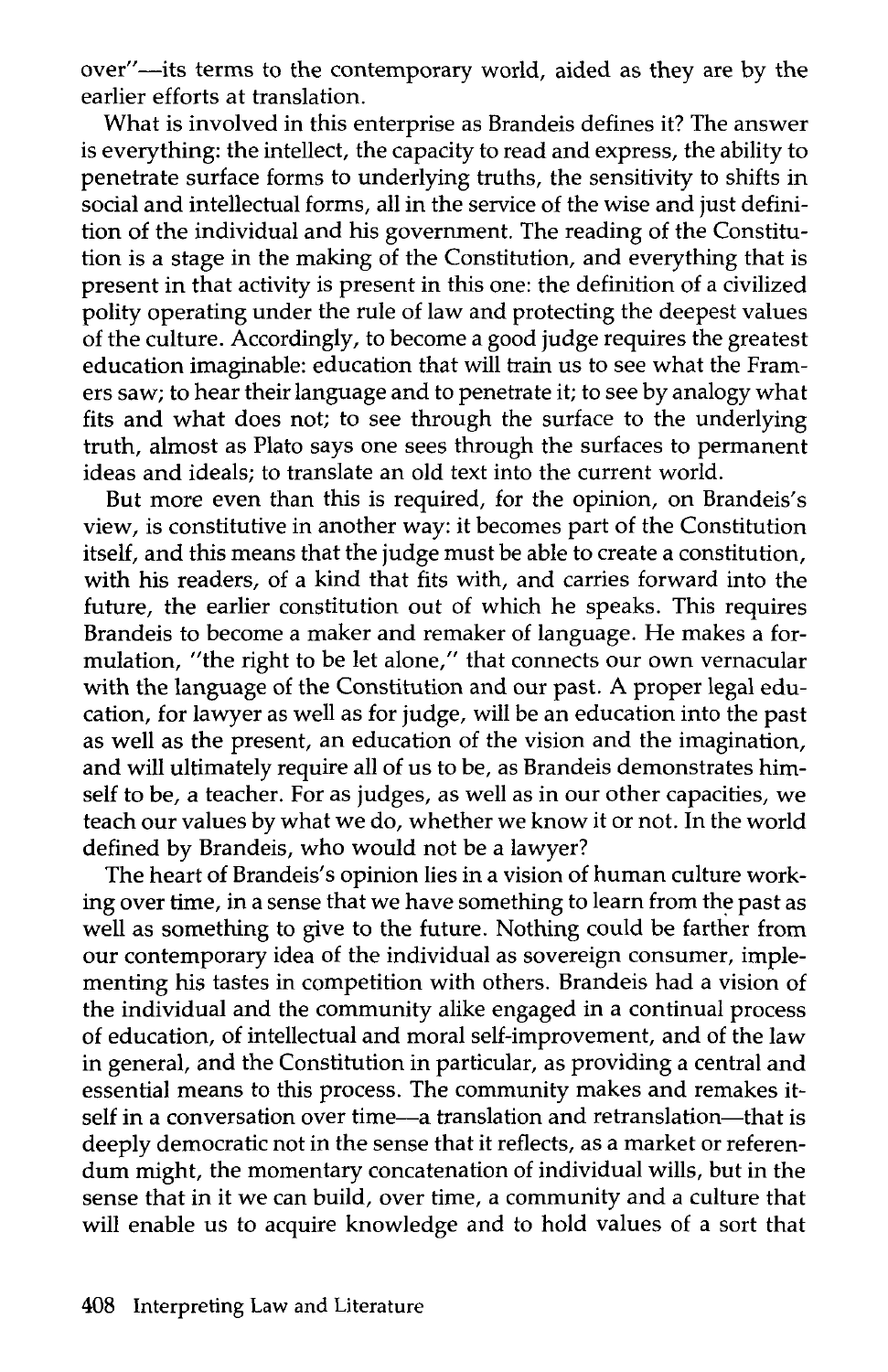would otherwise be impossible. The conversation is democratic in its ultimate subjection to popular determination, in its openness to all who learn its terms, in its continuity with ordinary speech, but most of all in its recognition that the essential conditions of human life that it takes as its premises are shared by all of us.

One final point remains. The reader will have noticed that in this case it is the law-and-order man who is authoritarian in his voice and style, and the defender of individual rights who speaks as an individual himself and to us as individuals. Could this pattern be reversed?

I certainly think it would be possible to write an opinion that was as authoritarian as Taft's but came out the other way, say by simply declaring that this is a search or that the amendment protects privacy and stop. (Some of Justice Douglas's opinions have that flavor, $44$  as indeed does Justice Stewart's opinion in *Katz* v. *United States, <sup>45</sup>*the case that finally overruled *Olmstead:* "The Fourth Amendment protects people, not places." 46 It is also true that I would not subscribe to every aspect of Brandeis's opinion; his prose is sometimes too heavy-handed for me, and I would have preferred to expand the meaning of "search" and "seizure" rather than leaping to "the right to be let alone," language that in fact has authoritarian elements of its own.

But how about an opinion "coming out" the way Taft's opinion does: can one imagine a good opinion doing that? It is certainly possible to imagine a better opinion doing so: one, for example, that spoke of the dangers that a new technology presented in the hands of lawbreakers, of the national crisis of law enforcement presented by bootlegging, of the respect to be accorded the judgment made by the executive (which is, after all, democratically accountable), of the reasons why the states should not be able to interfere with a national solution to a national problem, of the need for adaptation in constitutional interpretation, and so on, or perhaps one explaining by reference to history why a strictly material conception of "search" or "seizure" is appropriate. As you can tell from this summary, I think it would be hard to do this very persuasively, but we cannot know that until someone has earnestly tried it.

To return now to my earlier claim that the distinction between opinion and result, form and content, ultimately disappears: for me all this means that the standards of excellence by which I have suggested that we measure the literary work of the judge—his definition of himself, of us, and the conversation that constitutes us—are not merely technical, or verbal, but deeply value-laden and substantive. If we can arrive at shared standards of excellence in the domain that has been my main